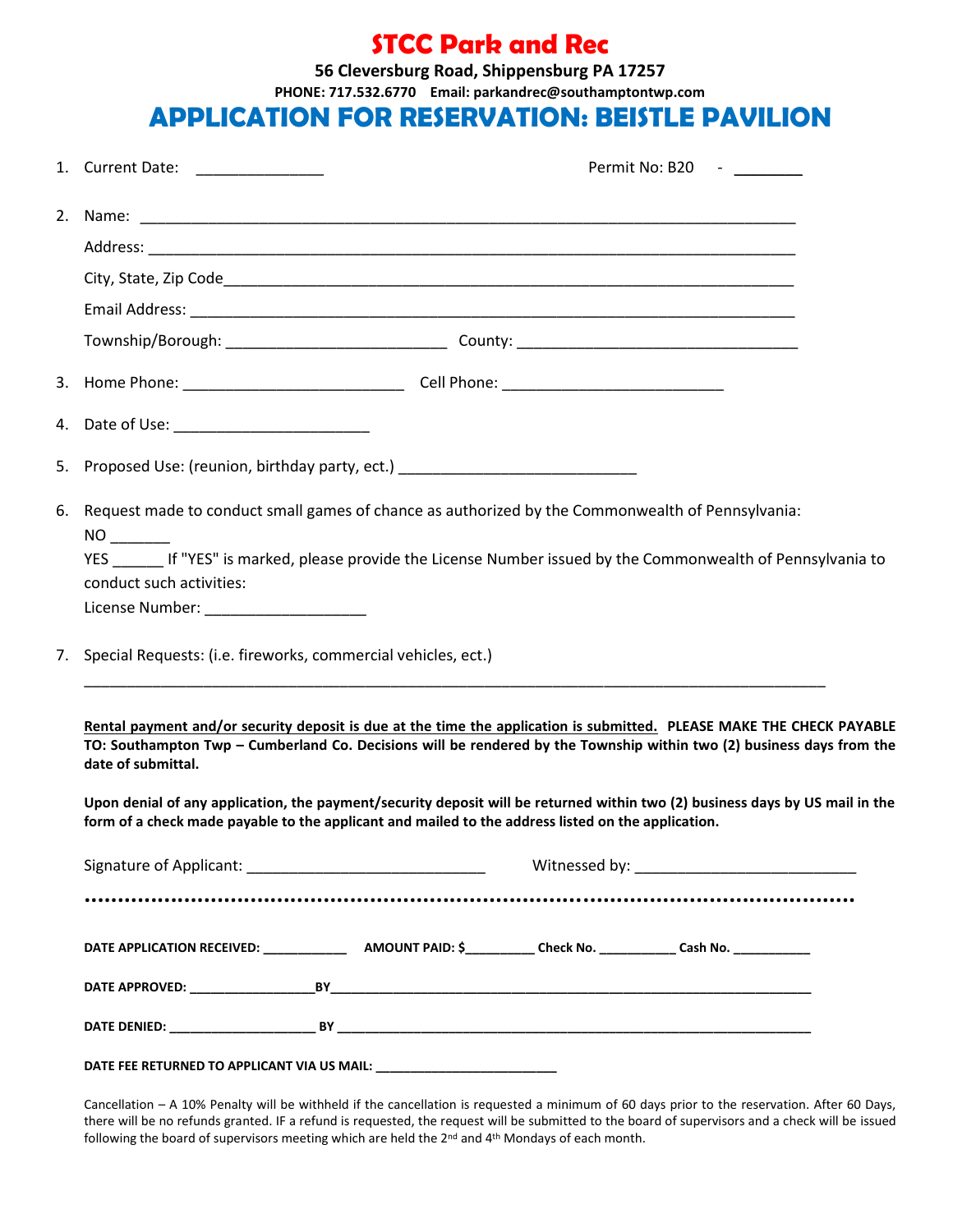## **STCC Park and Rec**

**56 Cleversburg Road, Shippensburg PA 17257 PHONE: 717.532.6770 Email: parkandrec@southamptontwp.com** APPLICATION FOR RESERVATION: **BEISTLE PAVILION**

**THE UNDERSIGNED, \_\_\_\_\_\_\_\_\_\_\_\_\_\_\_\_\_\_\_\_\_\_\_\_\_\_\_\_\_\_\_\_\_\_\_\_\_\_\_\_,** has requested a Reservation Permit from Southampton Township - Cumberland County, Pennsylvania for the following date:

In consideration of obtaining a Reservation Permit, and intending to be legally bound hereby, it is agreed that the Undersigned, on behalf of itself, himself or herself, the Undersigned's agents, members, guests, relatives, or invitees, does herby release Southampton Township and its officials and employees from any and all claims, demands, or causes of action arising or relating to the use of the Township facilities or the Undersigned's activities conducted at the Township Park during or as a result of the reservation requested.

Furthermore, the Undersigned agrees to insure, defend, indemnify, save and hold harmless Southampton Township and its officials and employees from any loss, liability, damage or cost they or any one of them may incur due to, or as a result of, the presence of the Undersigned, his, her, or its agents, members, guests, relatives or invitees at the Township facilities.

The Undersigned acknowledges having carefully read this document and declares that the content is fully understood.

The release of liability of the Township and its officials and employees is in addition to any other liability limitation which the Township, its officials and employees may have by law and agreement.

**IN WITNESS WHEREOF,** with the intent to be legally bound hereby, the Undersigned does hereby knowingly, voluntarily, and willingly execute the Acknowledgement, Release, and Indemnification Agreement as of this  $day of$  , 20

\_\_\_\_\_\_\_\_\_\_\_\_\_\_\_\_\_\_\_\_\_\_\_\_\_\_\_\_\_\_\_\_\_\_\_\_\_\_\_\_\_\_\_\_\_\_\_\_\_\_\_\_\_\_\_\_\_\_\_\_\_\_\_\_\_\_

\_\_\_\_\_\_\_\_\_\_\_\_\_\_\_\_\_\_\_\_\_\_\_\_\_\_\_\_\_\_\_\_\_\_\_\_\_\_\_\_\_\_\_\_\_\_\_\_\_\_\_\_\_\_\_\_\_\_\_\_\_\_\_\_\_\_\_

\_\_\_\_\_\_\_\_\_\_\_\_\_\_\_\_\_\_\_\_\_\_\_\_\_\_\_\_\_\_\_\_\_\_\_\_\_\_\_\_\_\_\_\_\_\_\_\_\_\_\_\_\_\_\_\_\_\_\_\_\_\_\_\_\_\_\_\_\_\_\_\_\_\_\_\_\_\_\_\_

NAME OF UNDERSIGNED: (print)

\_\_\_\_\_\_\_\_\_\_\_\_\_\_\_\_\_\_\_\_\_\_\_\_.

SIGNATURE OF UNDERSIGNED:

WITNESSED BY:

DATE: \_\_\_\_\_\_\_\_\_ /\_\_\_\_\_\_\_\_ / \_\_\_\_\_\_\_\_\_\_